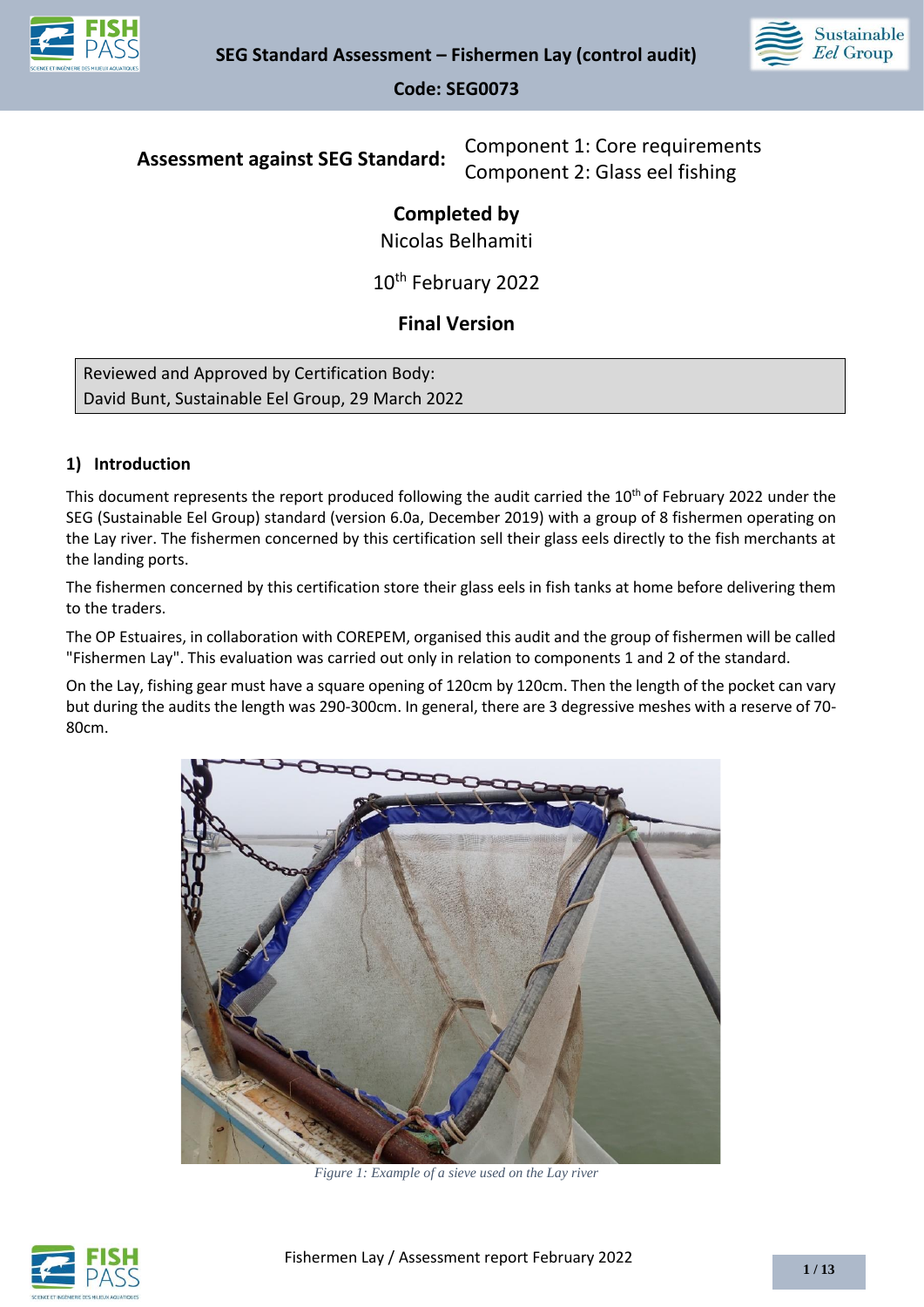



The tides are carried out both during the day and at night, with gear being set at depth if necessary.

The audit carried out in February 2022 was a control audit. It concerned 8 fishermen, including 2 new applications. Thus, 3 boardings were planned.

The following fishermen are concerned for this assessment:

| <b>NAME</b>      | <b>FIRST NAME</b>               | <b>AREA</b>        |
|------------------|---------------------------------|--------------------|
| <b>CARRE</b>     | Christian                       | <b>Already SEG</b> |
| CHARNEAU         | <b>Didier</b>                   | <b>Already SEG</b> |
| <b>RABOTIN</b>   | <b>Already SEG</b><br>Guillaume |                    |
| <b>ROBERGEAU</b> | <b>Already SEG</b><br>Philippe  |                    |
| <b>TAUPIER</b>   | <b>Already SEG</b><br>Pascal    |                    |
| <b>BIOGET</b>    | Julien                          | <b>Already SEG</b> |
| <b>VIVIER</b>    | New application<br><b>Bruno</b> |                    |
| <b>RAFFIN</b>    | New application<br>Dominique    |                    |

#### **2) The assessment**

The assessor was Nicolas Belhamiti from the consultancy firm Fish-Pass. The visit took place on 10 February 2022 during the daytime tide. VIVIER Bruno and RAFFIN Dominique were boarded. Unfortunately, the other fishermen had already finished their fishing quotas. In the absence of a third boarding, the installations of RABOTIN Guillaume's boat were checked.

#### **3) Client Contact Details**

The OP Estuaires, in association with the COREPEM, requested this audit.

| Name/Compagny         | OP ESTUAIRES / COLLIAS ALEXANDRA - DURAND LAURIE |  |
|-----------------------|--------------------------------------------------|--|
| <b>Postal address</b> | 2, rue Colbert                                   |  |
|                       | 85100 Les Sables d'Olonne                        |  |
| email address         | op.estuaires@gmail.com                           |  |

#### **4) Results of the assessment**

The outcome of this assessment is as follows:

| <b>Component 1: General Requirements</b>                             | Auditor's<br>findings | Weighting | Score |
|----------------------------------------------------------------------|-----------------------|-----------|-------|
| 1.1 Commitment to Legality                                           | Responsible           |           | 1     |
| 1.2 Contribution to eel conservation projects (bonus)                | N/A                   | N/A       | N/A   |
| 1.3 The organisation trades in certified responsibly sourced<br>eels | Responsible           |           |       |
| 1.4 Traceability:                                                    |                       |           |       |
| Incoming products, separation and segregation<br>1.4.1               | Responsible           |           |       |
| 1.4.2<br>Outgoing products                                           | Responsible           |           |       |
| Record keeping and documentation<br>1.4.3                            | Responsible           |           |       |
| 1.5.1<br>Biosecurity & welfare - Biosecurity measures are<br>adopted | Responsible           |           |       |
|                                                                      | Total                 | 6         | 6     |
| <b>Percentage Responsibility Score:</b>                              |                       | 100%      |       |

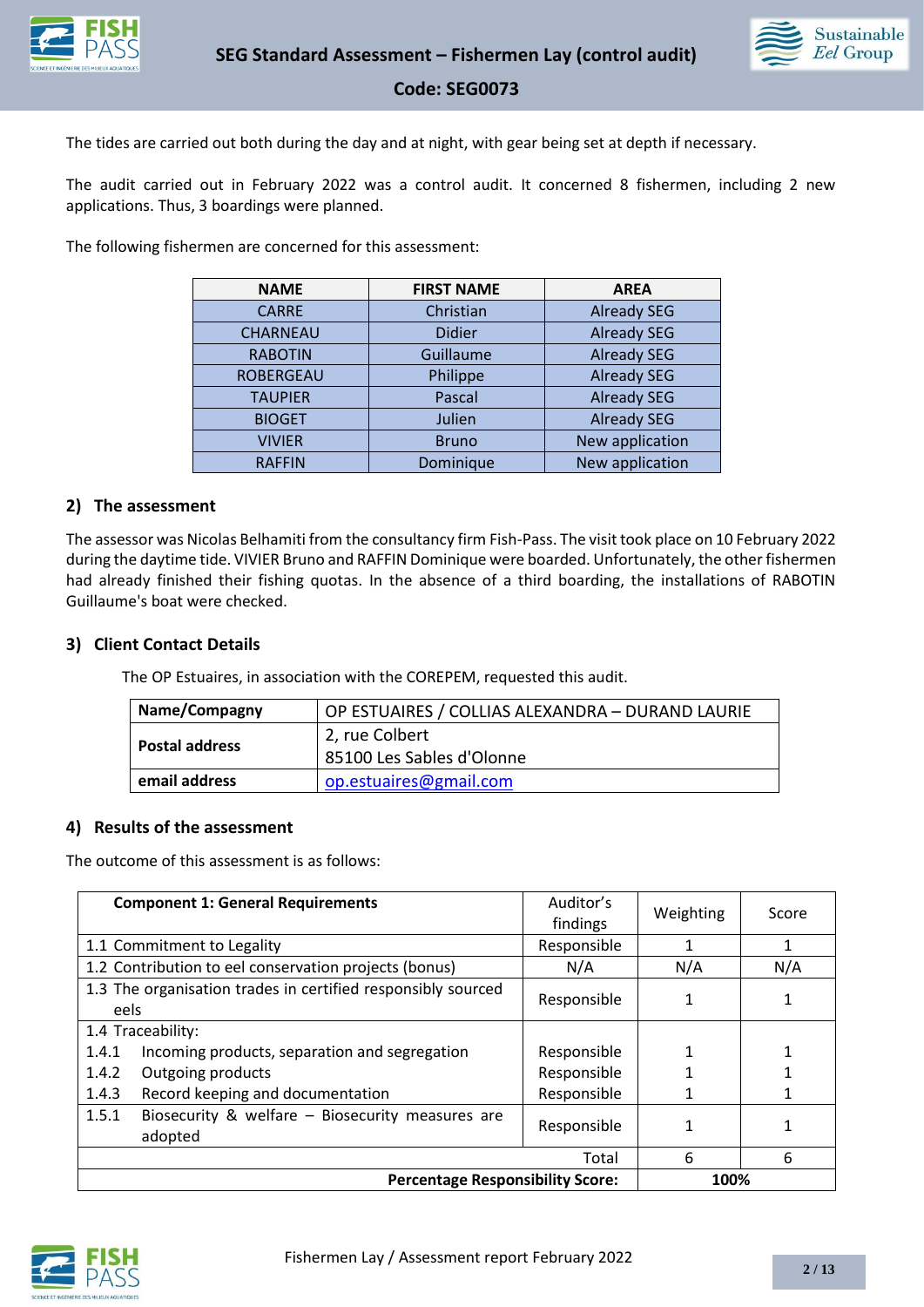



**Finding**: The fishery with a score of 100% meets the generic requirements and can be considered **responsible** for this component.

| <b>Component 2: Glass eel fishing</b>                                                                                                   | Auditor's<br>findings | Weighting      | Score        |
|-----------------------------------------------------------------------------------------------------------------------------------------|-----------------------|----------------|--------------|
| 2.1 Eel fishing is in a catchment that is meeting its<br>escapement targets                                                             | Aspiring              | 2              | $\Omega$     |
| 2.2 There<br>is good<br>progress with<br>the<br>applicant's<br>responsibilities in the eel management plan for the river<br>or district | Aspiring              | 2              | 0            |
| 2.3 The fishery is well managed                                                                                                         | Responsible           | 1              | $\mathbf{1}$ |
| 2.4 Mortality during fishing is minimised                                                                                               | Not met               | $\overline{2}$ | $\Omega$     |
| 2.5 The fishery has negligible impacts on by-catch species                                                                              | Responsible           | 1              | 1            |
| 2.6 The fishery has negligible impacts on rare or other<br>protected species                                                            | Responsible           | 1              |              |
| 2.7 The fishery has negligible impacts on habitats                                                                                      | Responsible           |                |              |
| 2.8 Transport                                                                                                                           | Responsible           |                |              |
| 2.9 Bonus score: fishermen donate a proportion of their<br>catch for a local positive contribution                                      | N/A                   | N/A            | N/A          |
|                                                                                                                                         | Total                 | 11             | 5            |
| <b>Percentage Responsibility Score:</b>                                                                                                 |                       | 45%            |              |

**Finding**: With a score of 45% and one criterion not met (4.2), the fishery don't meet the requirements of component 2 for elver fishing and is considered **as aspiring** under the SEG standard.

#### **Summary of assessment and scoring**

| Component                                              | <b>Not Met</b> | <b>Aspiring</b> | Responsible |
|--------------------------------------------------------|----------------|-----------------|-------------|
|                                                        |                |                 |             |
|                                                        |                |                 |             |
| Total                                                  |                |                 |             |
| $= 11/17$<br><b>Total Responsibility Score:</b><br>65% |                |                 |             |

#### **Summary finding:**

With a score on the responsibility criteria of **65%**, but one criterion not met, the fishery has not reached the level required to be considered **responsible** following the control audit. The continuation of the SEG certification is to be reviewed at the beginning of next season.

#### **5) Recommendations:**

Fish-Pass makes the following recommendations in relation to Lay fishery:

1. With an overall responsibility score of **65%**, but one criterion not met, the fishery has not reached the level required to be considered **responsible.** We recommend awarding a provisional certificate so as not to penalise fishermen. However, a control will have to be carried out during December 2022 to verify that criterion 2.4 is compliant. The following will be done:

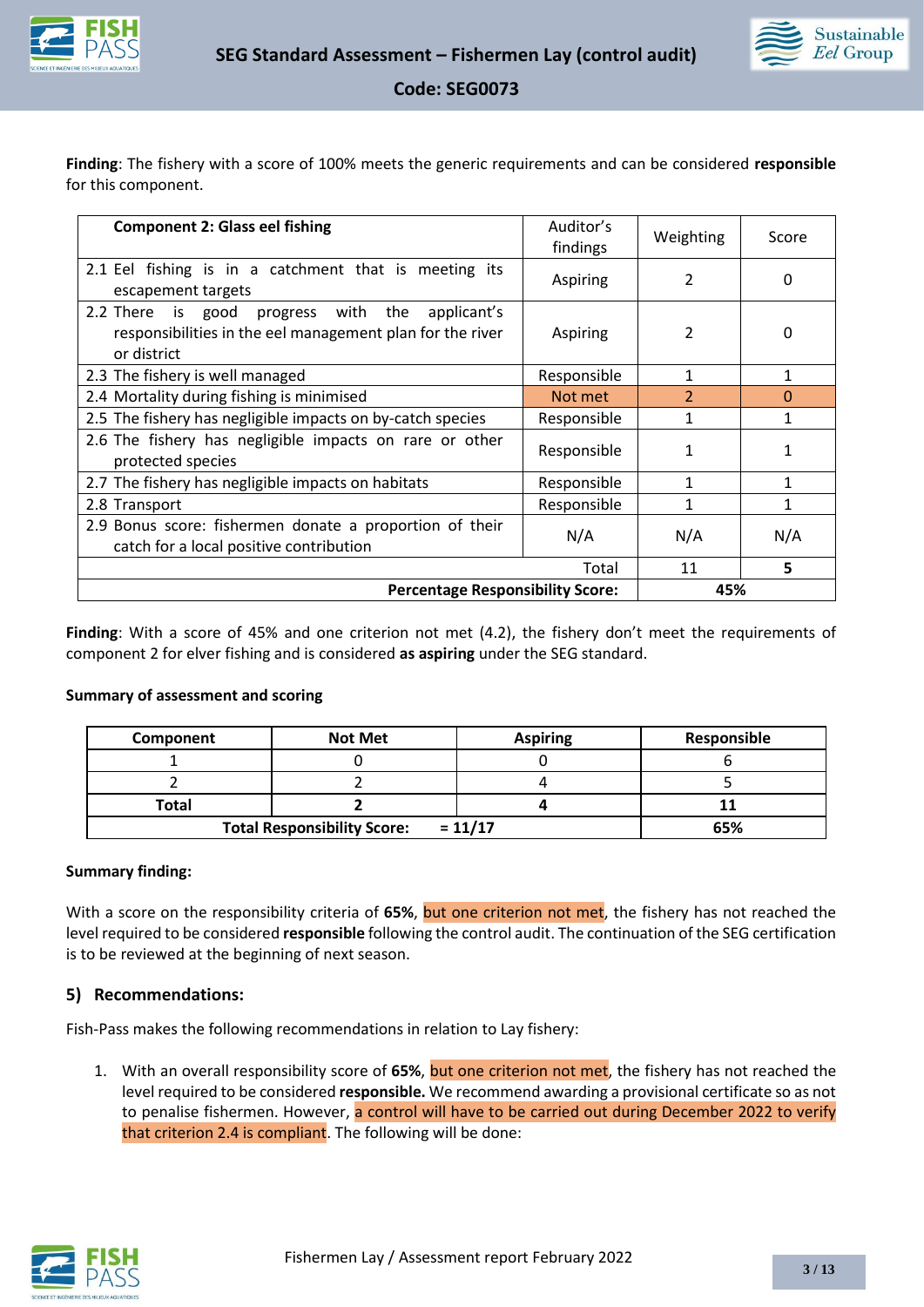

- In order to verify compliance or not of the fishing mortality criterion, a control audit will have to be carried out in December 2022, at the beginning of the next fishing season. This will have to verify either
	- $\circ$  That all fishermen have changed their pockets in order to comply (terminal mesh size of 1 mm or less) **OR**
	- o Carry out an indigo carmine test on a sample of glass eels from at least 3 fishermen on the list in order to check the rate of lethal lesions (rate must be less than or equal to 8%)

In addition, FISH PASS makes the following recommendations:

- 2. The fishery should consider how to make a positive contribution to eel conservation projects (criteria 1.2 and 2.9) and implement them by the next evaluation.
- 3. Criterion 2.2: In view of the current context, the fragility of this resource and the recent ICES advice to close all eel fisheries, the representative bodies of professional glass eel fishermen should not request an increase in the annual quota. Fishermen wishing to engage in a sustainable exploitation of this resource must ensure that their representatives do not make such a request and follow the advice of scientists (most often recommending a reduction in the quota).
- 4. With regard to criterion 2.4, several things can be improved in order to obtain the criterion of responsibility:
	- a. Reduce fishing speed to stay below 1 knot.
	- b. Keep a mortality logbook on board the boat. This logbook can be filled out at the end of the tide to indicate the number of dead or dying glass eels that have left the tank.
	- c. All fishermen have a fish tank at home which they use to store glass eels for at least 48 hours. However, for the majority, no mortality monitoring is carried out on these tanks. We recommend that, starting this year, fishermen keep a logbook of home mortalities that they can provide to the auditor during the control audit. Mortality should be linked to a period and a quantity of glass eels caught (fishing log). For greater legibility, it is preferable that the elver releases during sales are also indicated. An exemple :

| Date       | <b>Quantity added</b><br>to the tank $(g)$ | Mortality (g) or Number<br>of individuals (N) | <b>Quantity leaving</b><br>the fish tank $(g)$ |
|------------|--------------------------------------------|-----------------------------------------------|------------------------------------------------|
| 04/01/2021 | 1890                                       |                                               |                                                |
| 05/01/2021 | 910                                        |                                               |                                                |
| 06/01/2021 |                                            |                                               |                                                |
| 07/01/2021 | 500                                        |                                               |                                                |
| 08/01/2021 |                                            |                                               | 3260                                           |

The exit weight may not necessarily correspond to the weight fished + mortality. This may be due to weight loss and weighing accuracy.

#### **6) Next Audit**

| <b>Question</b> | <b>Performance of the Client at Audit</b>                                                                                                                | <b>Yes</b>                     | <b>No</b> |
|-----------------|----------------------------------------------------------------------------------------------------------------------------------------------------------|--------------------------------|-----------|
| $\mathbf{1}$    | Has the client been part of any external investigation<br>which may be of concern to SEG AND/OR been<br>suspended from any other certification standard? | Enhanced<br>Surveillance       | Go to Q2  |
| $\overline{2}$  | Has the client received a borderline pass for a<br>Component in its previous audit?                                                                      | Enhanced<br>Surveillance       | Go to Q3  |
| 3               | Does the client only buy and sell product (does not<br>physically handle it?)                                                                            | <b>Minimum</b><br>Surveillance | Go to Q4  |
| 4               | All other scenarios                                                                                                                                      | <b>Standard Surveillance</b>   |           |

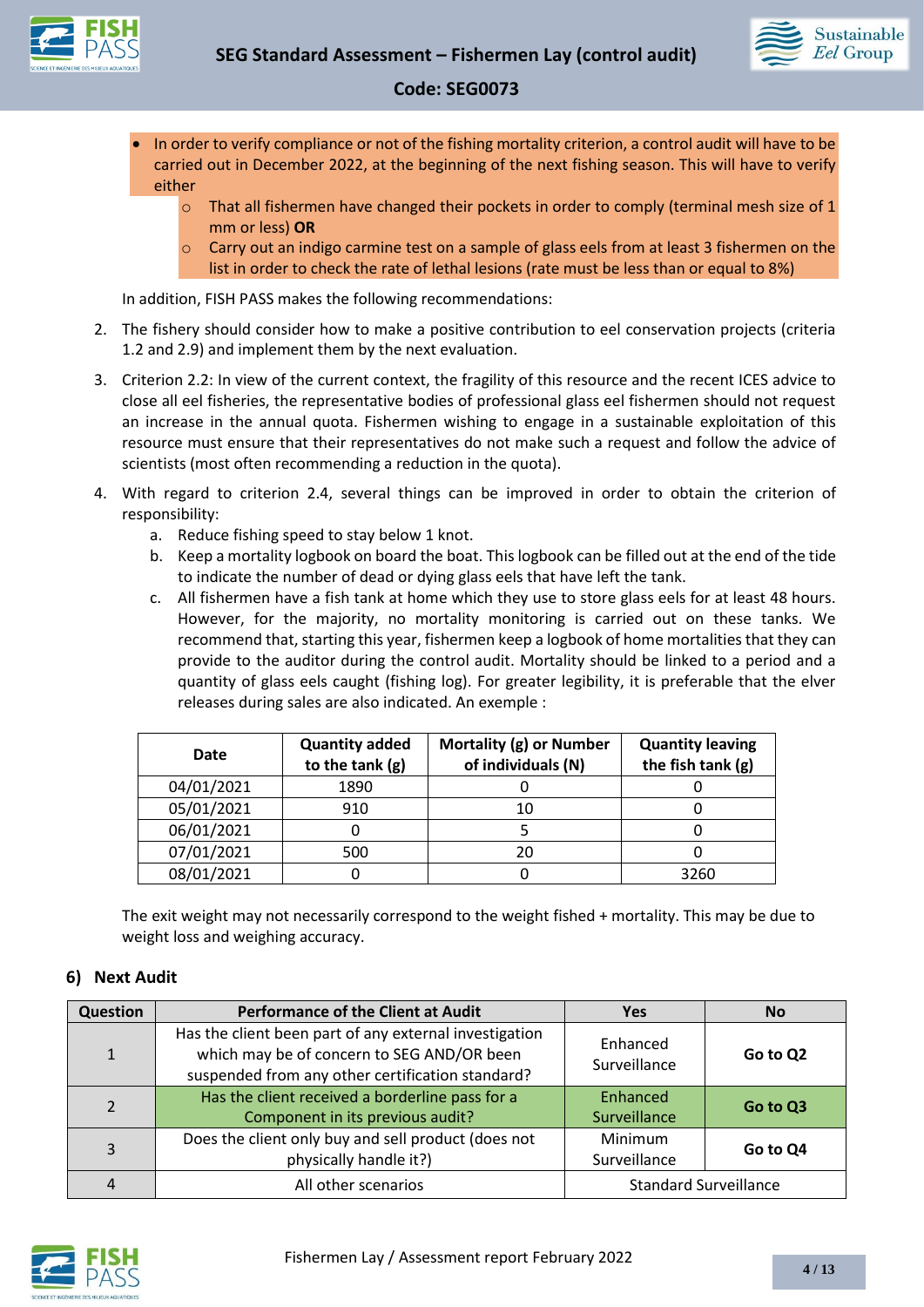



|                          | <b>Certification</b><br><b>Audit</b> | Year 1               | Year 2               | Year <sub>3</sub>    | Year 4<br><b>Recertification</b><br><b>Audit</b> |
|--------------------------|--------------------------------------|----------------------|----------------------|----------------------|--------------------------------------------------|
| Minimum<br>Surveillance  | On-Site Audit                        | No Audit             | Remote Audit         | No Audit             | On-Site Audit                                    |
| Standard<br>Surveillance | On-Site Audit                        | No Audit             | On-Site Audit        | No Audit             | On-Site Audit                                    |
| Enhanced<br>Surveillance | <b>On-Site Audit</b>                 | <b>On-Site Audit</b> | <b>On-Site Audit</b> | <b>On-Site Audit</b> | <b>On-Site Audit</b>                             |

**Enhanced surveillance is recommended. The next audit should be carried out in December 2022 to verify compliance with criterion 4.2.**

#### **7) The Assessment**

The tables below give the outcomes of the assessment against each of the criteria of Components 1 and 2 of the standard, providing a rationale for the scores given above.

| Component 1 – Generic requirements (Weighting : 1 for each criterion) |                                                                                                                                     |  |
|-----------------------------------------------------------------------|-------------------------------------------------------------------------------------------------------------------------------------|--|
| <b>Criterion 1.1: Commitment to legality</b>                          |                                                                                                                                     |  |
| <b>Responsible</b><br>indicators                                      | For at least the past two years: the organisation has not been found guilty for any<br>offences relating to eel fishing or trading. |  |
| <b>Aspiring indicators</b>                                            | For at least the past 12 months: the organisation has not been found guilty for any<br>offences relating to eel fishing or trading. |  |
| <b>Discussion</b>                                                     | The audited fishermen have not had any infringements in the last 24 months.<br>The criterion is therefore met.                      |  |
| Score                                                                 | Responsible                                                                                                                         |  |

| Criterion 1.2: Contribution to Eel Conservation Projects. (Optional bonus score) (The intention is for this<br>to be mandatory from summer 2020) |                                                                                                                                                                                                                                                                                                                     |  |
|--------------------------------------------------------------------------------------------------------------------------------------------------|---------------------------------------------------------------------------------------------------------------------------------------------------------------------------------------------------------------------------------------------------------------------------------------------------------------------|--|
| <b>Responsible</b><br><b>indicators</b>                                                                                                          | The organisation donates at least 2% of its profits or at least 20% of its corporate responsibility<br>programme to projects that make a positive contribution to eel conservation or population<br>enhancement, such as Eel Stewardship Funds, River Restoration projects, conservation and<br>education projects. |  |
| <b>Aspiring</b><br>indicators                                                                                                                    | The organisation donates $1 - 1.99\%$ of its profits or 10 - 20% of its corporate responsibility<br>programme to projects that make a positive contribution to eel conservation or population<br>enhancement, such as Eel Stewardship Funds, River Restoration projects, conservation and<br>education projects.    |  |
| <b>Discussion</b>                                                                                                                                | N/A                                                                                                                                                                                                                                                                                                                 |  |
| Score                                                                                                                                            | N/A                                                                                                                                                                                                                                                                                                                 |  |

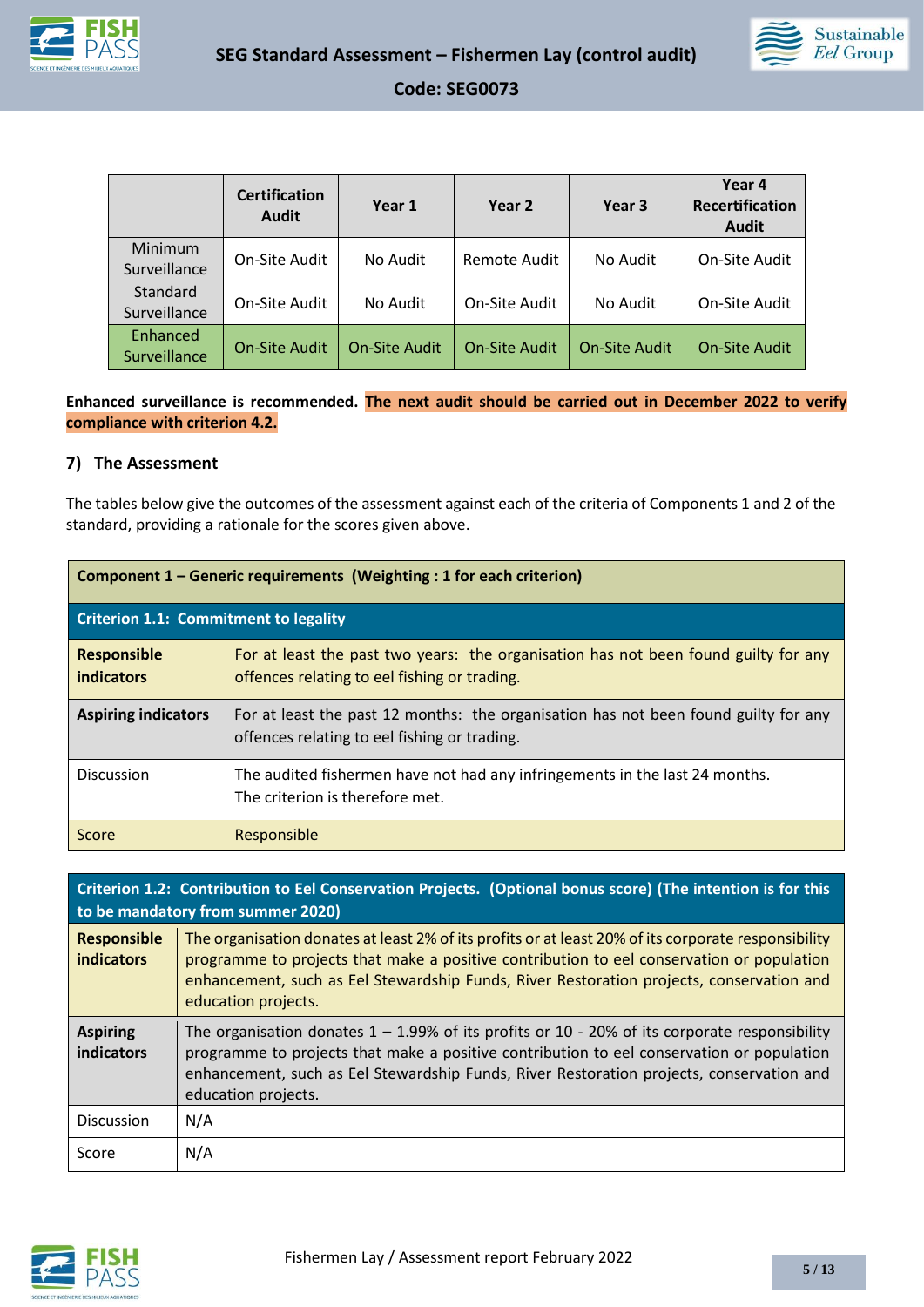



| Criterion 1.3: The organisation trades in certified responsibly sourced eel |                                                                                                                                                                                                  |  |
|-----------------------------------------------------------------------------|--------------------------------------------------------------------------------------------------------------------------------------------------------------------------------------------------|--|
| <b>Responsible</b><br><b>indicators</b>                                     | The organisation trades in at least 50% (by number) of certified responsibly sourced eel and<br>has the documentation to demonstrate that.                                                       |  |
| <b>Aspiring</b><br>indicators                                               | The organisation trades in $10 - 49.9\%$ (by number) of certified responsibly sourced eel and<br>has the documentation to demonstrate that.                                                      |  |
| <b>Discussion</b>                                                           | Of the 8 fishermen concerned by the audit, 6 were already SEG. This means that 75% of the<br>fishermen on the list are already marketing SEG-certified eels.<br>This criterion is therefore met. |  |
| Score                                                                       | Responsible                                                                                                                                                                                      |  |

## **Criterion 1.4: Traceability**

|                                         | 1.4.1: Traceability - Incoming product, separation and segregation                                                                                                                                                                                                                                                                                                                                                                                                                                                                                                                                   |
|-----------------------------------------|------------------------------------------------------------------------------------------------------------------------------------------------------------------------------------------------------------------------------------------------------------------------------------------------------------------------------------------------------------------------------------------------------------------------------------------------------------------------------------------------------------------------------------------------------------------------------------------------------|
| <b>Responsible</b><br><b>indicators</b> | • Certified and uncertified eel products can be clearly and easily traced back to their source.<br>. Where a fishery or buyer, an electronic tele-declaration system is used.<br>• It operates a clear system which ensures that the product remains separated at all stages<br>from arrival to dispatch from non-certified eel products.<br>. The organisation ensures that any products wishing to make a claim as certified do not<br>contain any non-certified eel-based ingredients.<br>. If resolved through mass- or number- balance calculations, the margin of error does not<br>exceed 2%. |
| <b>Aspiring</b><br>indicators           | • Certified and uncertified eel products can be traced back to their source.<br>• If segregation is not possible, there are clear and auditable records of the numbers of<br>certified and uncertified eels entering the organisation at each facility.<br>. It can demonstrate through auditable records that the number of certified eels exiting the<br>organisation in a ear did not exceed the number that entered.<br>• If resolved through mass- or number- balance calculations, the margin of error does not<br>exceed 5% or if a farm, the 2800 pieces per 1 kg of glass eels is applied.  |
| <b>Discussion</b>                       | All the fishermen audited use the electronic declaration system. This system enables them to<br>declare their catches via sms directly to the departmental fisheries committee. A<br>computerised database makes it possible to track the fishermen's quota finely and to avoid<br>exceeding the authorised quotas.<br>Each day's fishing is also declared on paper via fishing forms in 3 copies: 1 for the<br>administration (France Agrimer), 1 for the wholesaler and the last one is kept by the<br>fisherman.<br>This criterion has therefore been met                                         |
| Score                                   | Responsible                                                                                                                                                                                                                                                                                                                                                                                                                                                                                                                                                                                          |

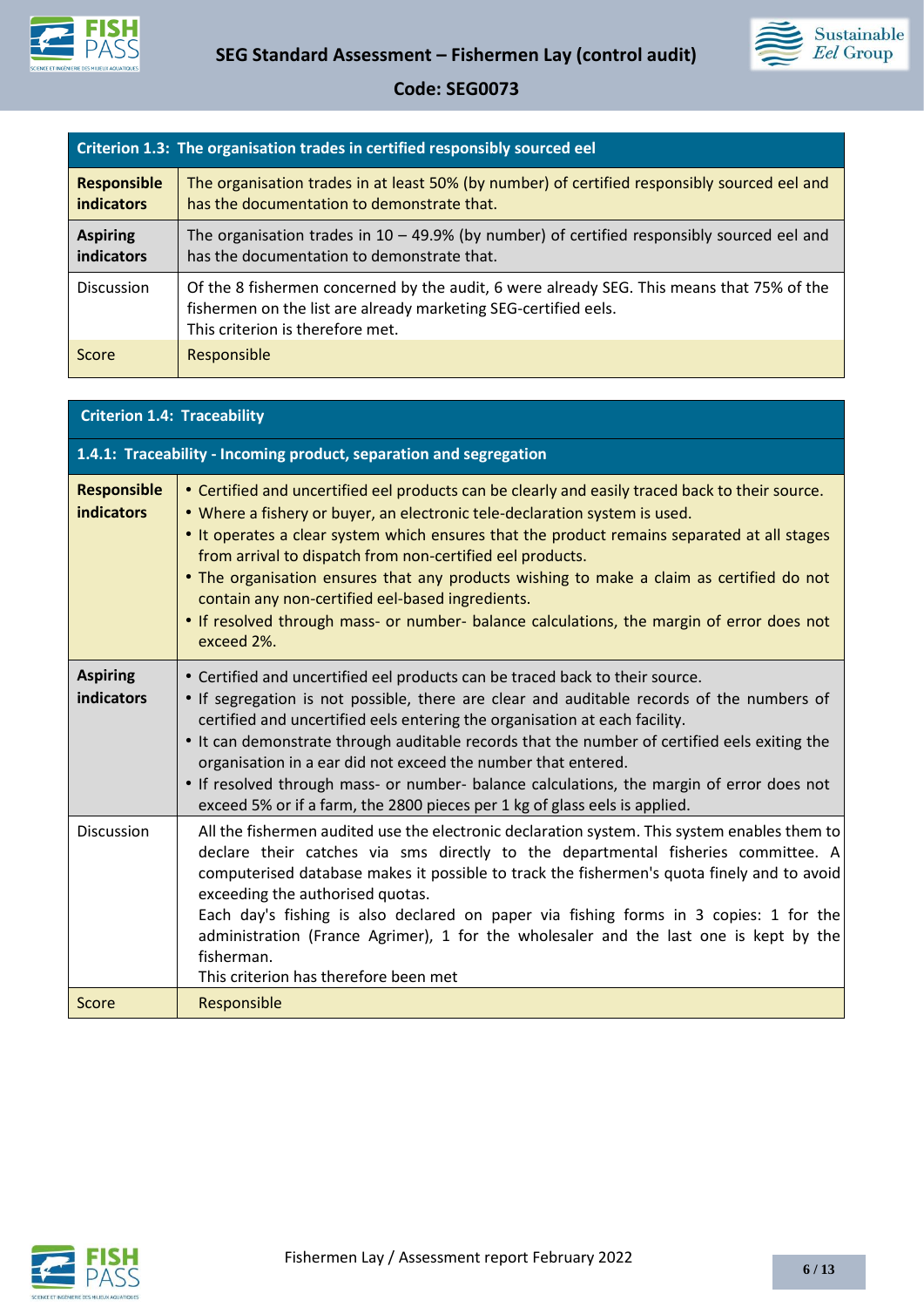



| 1.4.2: Traceability - Outgoing product  |                                                                                                                                                                                                                                                                                                                                                                                                                                                                                                                                                                                                                                                                                                                                       |
|-----------------------------------------|---------------------------------------------------------------------------------------------------------------------------------------------------------------------------------------------------------------------------------------------------------------------------------------------------------------------------------------------------------------------------------------------------------------------------------------------------------------------------------------------------------------------------------------------------------------------------------------------------------------------------------------------------------------------------------------------------------------------------------------|
| <b>Responsible</b><br><b>indicators</b> | • Where a fishery or buyer, an electronic tele-declaration system is used<br>• Documentation is well maintained with a maximum of 2% error in the following:<br>• The organisation correctly uses batch-coding for labelling certified product, which can be on<br>the packaging for the product, or included in the documentation (e.g. invoice) with the<br>assignment<br>• All product to be sold as certified by an organisation is accompanied by an invoice which<br>meets the following criteria:<br>Includes an appropriate batch code<br>Includes a record of the quantity (no. & weight) of product and to whom it was sold                                                                                                 |
| <b>Aspiring</b><br><b>indicators</b>    | Documentation is well maintained. If resolved through mass- or number- balance<br>$\bullet$<br>calculations, the margin of error does not exceed 5% in the following (or if a farm, the 2800<br>pieces per 1 kg of glass eels is applied):<br>The organisation correctly uses batch-coding for labelling certified product, which can be<br>on the packaging for the product, or included in the documentation (e.g. invoice) with the<br>assignment.<br>All products to be sold as certified by an organisation are accompanied by an invoice which<br>$\bullet$<br>meets the following criteria:<br>- Includes an appropriate batch code.<br>- Includes a record of the quantity (no. & weight) of product and to whom it was sold. |
| <b>Discussion</b>                       | As in the previous point, this audit concerns only fishermen and they use a system of<br>electronic tele-declaration and fishing form. The criterion is therefore met.                                                                                                                                                                                                                                                                                                                                                                                                                                                                                                                                                                |
| Score                                   | Responsible                                                                                                                                                                                                                                                                                                                                                                                                                                                                                                                                                                                                                                                                                                                           |

| 1.4.3: Traceability - Record keeping and documentation |                                                                                                                                                                                                                                                                                                                                                                                                                                                                                                                                                                                                                                                                                            |
|--------------------------------------------------------|--------------------------------------------------------------------------------------------------------------------------------------------------------------------------------------------------------------------------------------------------------------------------------------------------------------------------------------------------------------------------------------------------------------------------------------------------------------------------------------------------------------------------------------------------------------------------------------------------------------------------------------------------------------------------------------------|
| <b>Responsible</b><br><b>indicators</b>                | The organisation operates a system that allows the tracking and tracing of all eel from<br>purchase to sale and including any steps in between. In the case of live eels this should<br>include the ability to track each batch delivered to a buyer to be connected back to a water,<br>a time period (maximum duration one month) and specific fisherman/vessel.<br>If a fisherman or buyer, a tele-declaration system is used to report catches and trade.<br>The organisation operates a system that also allows for the completion of a batch<br>reconciliation of eel product by weight over a given period.<br>The organisation maintains records for a minimum of three (3) years. |
| <b>Aspiring</b><br>indicators                          | The above requirements are met except that:<br>Records have been maintained for less than three (3) years<br>If a fisherman or trader, a tele-declaration system is planned to be used to report catches<br>and trade in the next season                                                                                                                                                                                                                                                                                                                                                                                                                                                   |
| <b>Discussion</b>                                      | The fishermen all use an electronic tele-declaration system and fishing forms. These data are<br>kept by the administrative authorities for more than 3 years.<br>The criterion is therefore met.                                                                                                                                                                                                                                                                                                                                                                                                                                                                                          |
| Score                                                  | Responsible                                                                                                                                                                                                                                                                                                                                                                                                                                                                                                                                                                                                                                                                                |

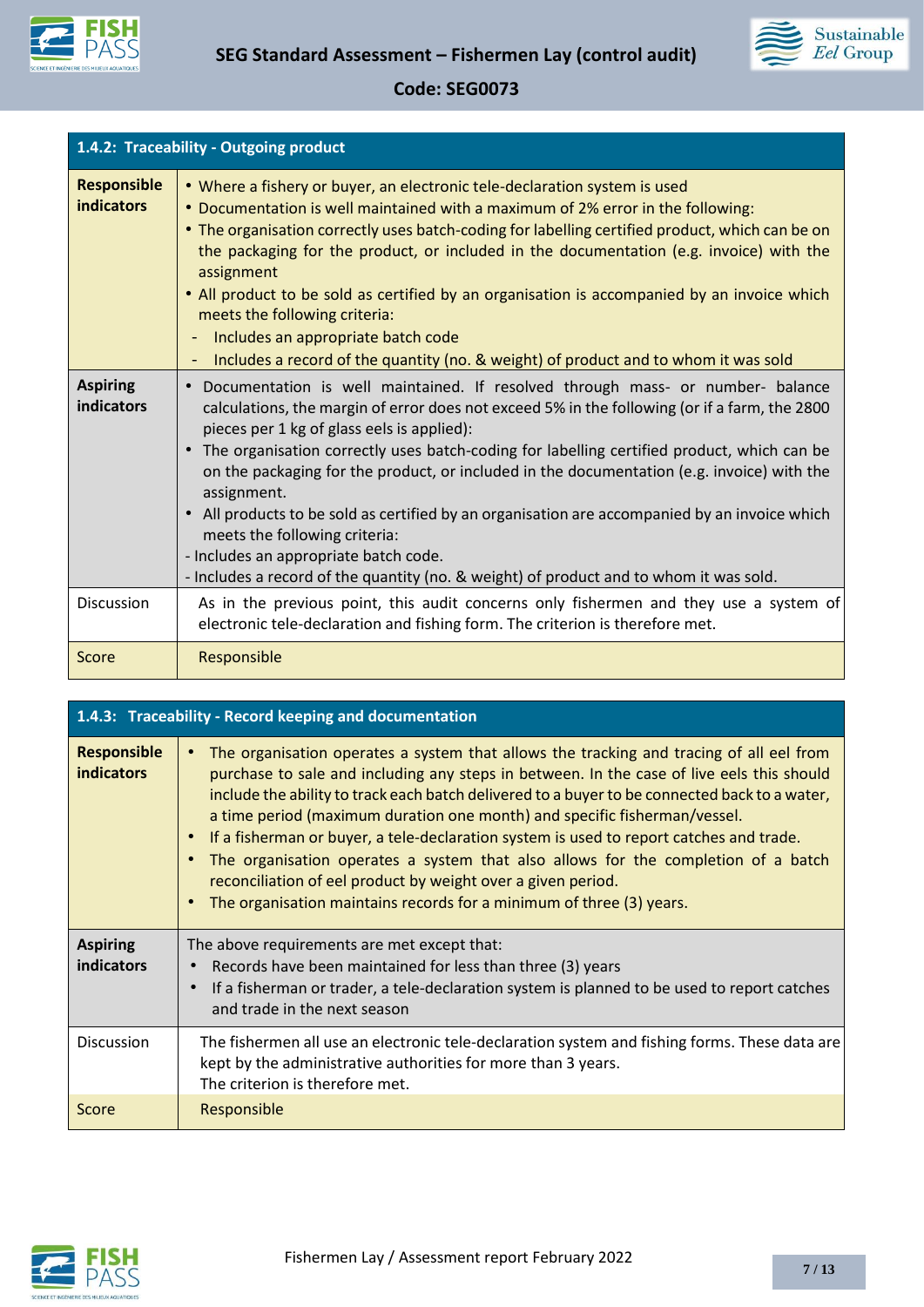



|                             | Criterion 1.5: Biosecurity & welfare – Eel and eel products are provided with minimal risk of diseases, |
|-----------------------------|---------------------------------------------------------------------------------------------------------|
| parasites and alien species |                                                                                                         |

| 1.5.1 Eel Fishing: Biosecurity measures are adopted |                                                                                                                                                                                                                                                                                                        |
|-----------------------------------------------------|--------------------------------------------------------------------------------------------------------------------------------------------------------------------------------------------------------------------------------------------------------------------------------------------------------|
| <b>Responsible</b><br><b>indicators</b>             | • The fishery conducts good biosecurity measures such as the disinfection and drying of nets<br>and equipment between each fishing in different waters. OR<br>• The fishermen only operate in the same river or estuary, with no risk of transferring diseases<br>or alien species between catchments. |
| <b>Discussion</b>                                   | The audited fishermen only fishes on the Lay River.<br>The criterion is therefore met.                                                                                                                                                                                                                 |
| Score                                               | Responsible                                                                                                                                                                                                                                                                                            |

| <b>Summary scores for Component 1</b>           |          |
|-------------------------------------------------|----------|
| Not met                                         |          |
| Not applicable                                  |          |
| <b>Aspiring</b>                                 | $\Omega$ |
| Responsible                                     | 6        |
| Total possible                                  | 6        |
| % Responsibility (Responsible / Total possible) | 100%     |

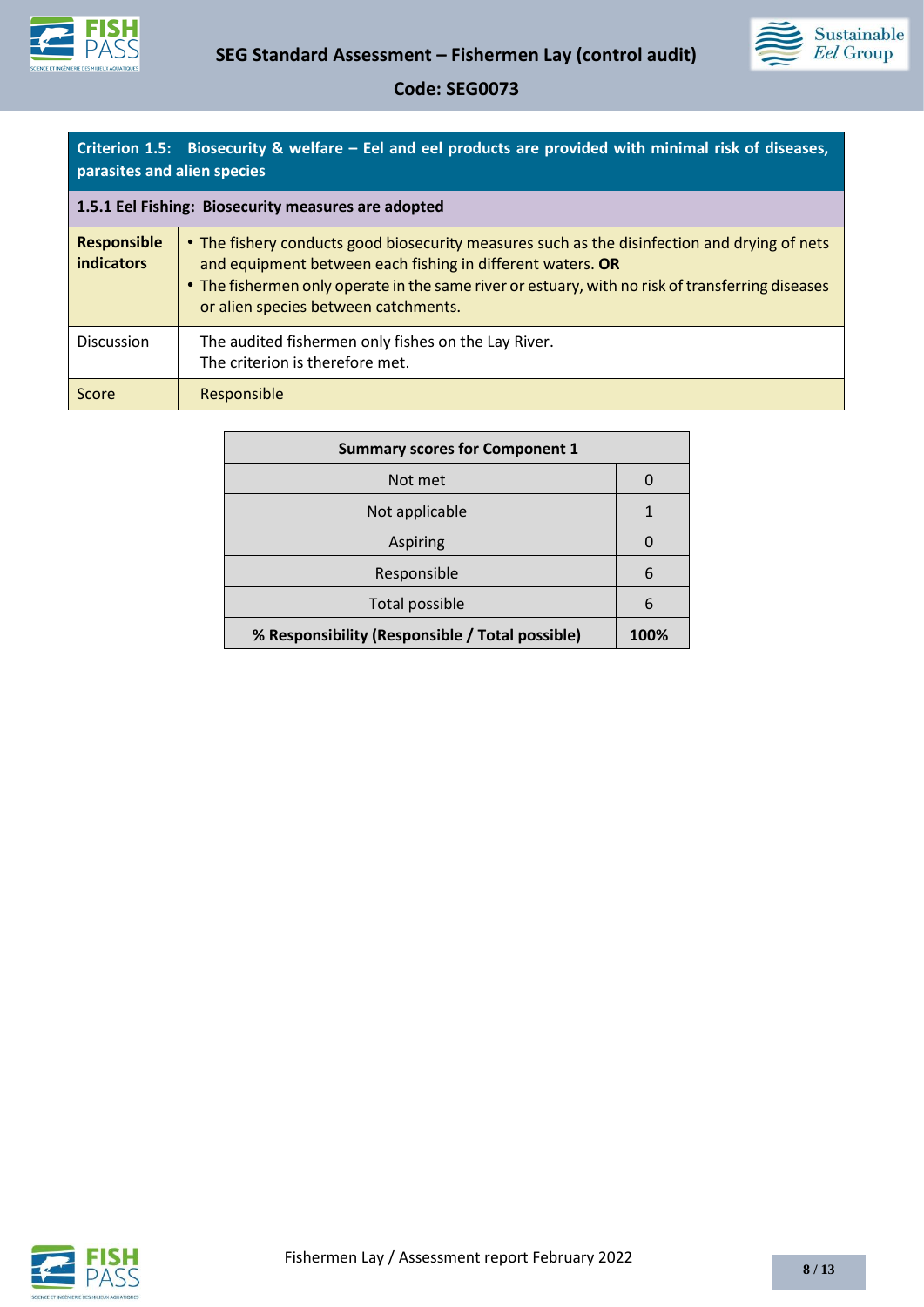



| <b>Component 2 - Glass eel fishing</b>  |                                                                                                                                                                                                                                                                                                                                                                                                                                                                                                                                                                                                                                                                                                                                                                                                                                                                                                                                         |  |
|-----------------------------------------|-----------------------------------------------------------------------------------------------------------------------------------------------------------------------------------------------------------------------------------------------------------------------------------------------------------------------------------------------------------------------------------------------------------------------------------------------------------------------------------------------------------------------------------------------------------------------------------------------------------------------------------------------------------------------------------------------------------------------------------------------------------------------------------------------------------------------------------------------------------------------------------------------------------------------------------------|--|
|                                         | Criterion 2.1: Eel fishing is in a catchment that is meeting its escapement targets                                                                                                                                                                                                                                                                                                                                                                                                                                                                                                                                                                                                                                                                                                                                                                                                                                                     |  |
| <b>Weighting: 2</b>                     |                                                                                                                                                                                                                                                                                                                                                                                                                                                                                                                                                                                                                                                                                                                                                                                                                                                                                                                                         |  |
| <b>Sustainable</b><br><b>Indicator</b>  | There are good data which show to the satisfaction of the fisheries authority that the EU silver<br>eel 40% escapement target (40% B0) is being achieved for the river or in the eel management<br>district.                                                                                                                                                                                                                                                                                                                                                                                                                                                                                                                                                                                                                                                                                                                            |  |
| <b>Responsible</b><br><b>indicators</b> | There are good data which show to the satisfaction of the fisheries authority that at least 70%<br>of the Bbest target for silver eel escapement is being met in the river or eel management district.                                                                                                                                                                                                                                                                                                                                                                                                                                                                                                                                                                                                                                                                                                                                  |  |
| <b>Aspiring</b><br>indicators           | Eel fishing is in a place accepted by the fishery authority as providing a positive contribution to<br>the eel stock or, the river or RBD is meeting 40% - <70% of the Bbest target.                                                                                                                                                                                                                                                                                                                                                                                                                                                                                                                                                                                                                                                                                                                                                    |  |
| <b>Discussion</b>                       | The information available on this subject (Report of the Eel Management Plan in France, 2018)<br>shows that, for the moment, the objective of 40% of the B0 or 70% of the BBEST is not achieved,<br>both in the relevant Management Unit (GDC) and in the other French Management Units.<br>Moreover, we do not have precise information by watershed to make a more detailed<br>assessment of this criterion.<br>However, all the actions planned in France's Eel Management Plan (EMP) have been<br>implemented and the rebuilding of the eel stock requires long-term action. The effects of the<br>measures taken in recent years are not observable for the moment. The actions taken by the<br>fisheries sector are detailed in the following criterion.<br>Considering all this, the criterion is not met, but significant efforts have been made since the<br>establishment of the EMP, particularly by professional fishermen. |  |
| <b>Score</b>                            | <b>Aspiring</b>                                                                                                                                                                                                                                                                                                                                                                                                                                                                                                                                                                                                                                                                                                                                                                                                                                                                                                                         |  |

## **Criterion 2.2: There is good progress with the applicant's responsibilities in the Eel Management Plan for the river or District**

| <b>Weighting: 2</b> |                                                                                                                                                                                                                                                                                                                                                                                                                                                                                                                                                                                                                                                                                                                                                                                                              |
|---------------------|--------------------------------------------------------------------------------------------------------------------------------------------------------------------------------------------------------------------------------------------------------------------------------------------------------------------------------------------------------------------------------------------------------------------------------------------------------------------------------------------------------------------------------------------------------------------------------------------------------------------------------------------------------------------------------------------------------------------------------------------------------------------------------------------------------------|
| <b>Responsible</b>  | There is credible progress with at least 75% of the actions relating to the fishery for the                                                                                                                                                                                                                                                                                                                                                                                                                                                                                                                                                                                                                                                                                                                  |
| <b>indicators</b>   | implementation of the Eel Management Plan for the river or eel management district.                                                                                                                                                                                                                                                                                                                                                                                                                                                                                                                                                                                                                                                                                                                          |
| <b>Aspiring</b>     | There is credible progress with at least 50% of the actions relating to the fishery for the                                                                                                                                                                                                                                                                                                                                                                                                                                                                                                                                                                                                                                                                                                                  |
| indicators          | implementation of the Eel Management Plan for the river or eel management district.                                                                                                                                                                                                                                                                                                                                                                                                                                                                                                                                                                                                                                                                                                                          |
| <b>Discussion</b>   | Professional fisheries stakeholders have implemented the majority of actions related to the<br>EMP.<br>So, the exploitation rate of glass eel stock has decreased significantly since the reference<br>period. This rate has been relatively stable in recent years and fluctuates around the<br>management target.<br>The allocation of glass eel fishing licences has decreased by 57% between 2006 and 2018.<br>The ratio of the fishing quota 40% consumption and 60% restocking is unchanged since<br>2013. However, the target of 60% glass eels for restocking in Europe has never been<br>reached, but the profession is getting closer to this target over the years. Reaching this<br>objective is dependent on the European market, which is not the responsibility of<br>professional fishermen. |

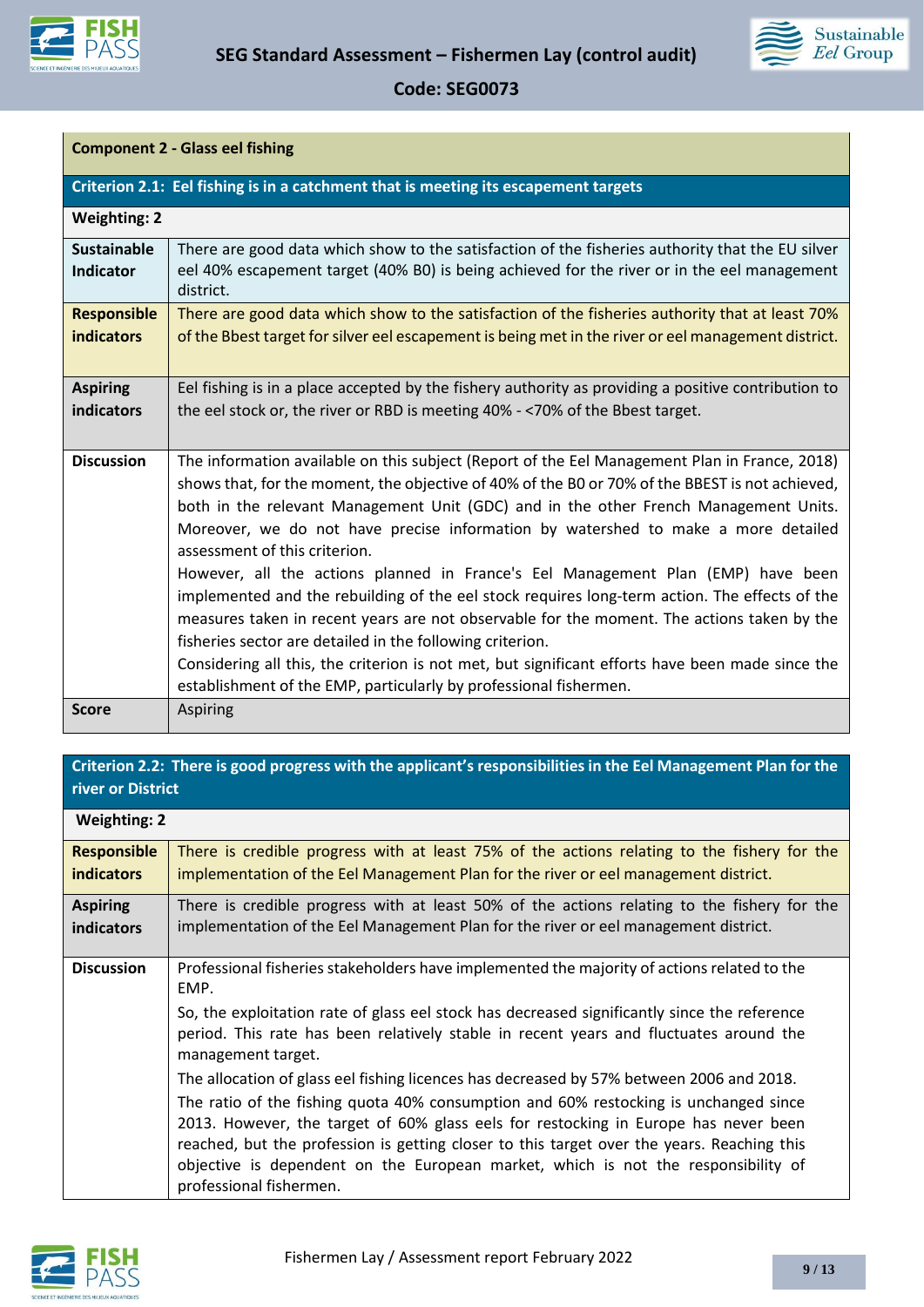



| <b>Score</b> | Aspiring                                                                                                                                                                                       |
|--------------|------------------------------------------------------------------------------------------------------------------------------------------------------------------------------------------------|
|              | Despite the efforts made over many years, the quota increase for the 2021-2022 season<br>does not meet the responsibility criterion.                                                           |
|              | ministerial decision to increase quotas goes against the advice of scientists (decrease). It is<br>therefore presumed that the management target is exceeded with this quota.                  |
|              | target. However, with the increase in quotas this year it is possible that the exploitation rate<br>is above the management target. Unfortunately, we do not know if this is the case, but the |
|              | The latest EMP report (2018) indicates that all planned actions have been completed. This<br>indicated that the exploitation rate remained below 50% and close to the management               |
|              | Finally, France allocates between 5 and 10% of annual catches to French restocking<br>operations, 5.8% in 2018.                                                                                |
|              | context and the recent ICES advice to close all eel fisheries. The increase in quotas is a bad<br>signal for the sustainability of the fishery.                                                |
|              | The overall catch quota for France has been increased for the 2021-2022 season to a total<br>of 65 tonnes, an increase of +13% compared to the previous season. Given the current              |
|              |                                                                                                                                                                                                |

| Criterion 2.3: The fishery is well managed |                                                                                                                                                                                                                                                                                                                                                                                                                                                                                                                                                                                                                                                                                                                                                                                                                                                                                                                               |  |
|--------------------------------------------|-------------------------------------------------------------------------------------------------------------------------------------------------------------------------------------------------------------------------------------------------------------------------------------------------------------------------------------------------------------------------------------------------------------------------------------------------------------------------------------------------------------------------------------------------------------------------------------------------------------------------------------------------------------------------------------------------------------------------------------------------------------------------------------------------------------------------------------------------------------------------------------------------------------------------------|--|
| <b>Weighting: 1</b>                        |                                                                                                                                                                                                                                                                                                                                                                                                                                                                                                                                                                                                                                                                                                                                                                                                                                                                                                                               |  |
| <b>Responsible</b><br><b>indicators</b>    | Fishers are licensed and provide catch and effort data via a tele-declaration system.<br>$\bullet$<br>Data on catch and effort are collected and analysed regularly by the fishery authority (at least<br>$\bullet$<br>annually at the end of the season).<br>There is a data set for at least the last 5 years that is considered by the fishery authority to<br>$\bullet$<br>be accurate, useful for statistical purposes and provide a comprehensive picture of the glass<br>eel fishery under assessment.<br>Enforcement is in place throughout the fishing area and there is no evidence of systematic<br>$\bullet$<br>non-compliance.                                                                                                                                                                                                                                                                                   |  |
| <b>Aspiring</b><br>indicators              | Fishers are licensed and provide catch and effort data.<br>$\bullet$<br>Data on catch and effort are collected and analysed regularly by the fishery authority (at least<br>$\bullet$<br>annually at the end of the season).<br>There is a data set for at least the last 3 years that is considered by the fishery authority to<br>$\bullet$<br>be accurate and provide enough information on the glass eel fishery under assessment for<br>management and to track annual trends in glass eel arrival.<br>There is no evidence of systematic non-compliance.<br>$\bullet$                                                                                                                                                                                                                                                                                                                                                   |  |
| <b>Discussion</b>                          | All fishermen have a licence and carry out the electronic filing in addition to the declaration by<br>the fishing form.<br>Fishing figures are monitored throughout the season by the Fisheries Committee to know the<br>exact consumption of the quota to avoid a preventive closure.<br>The official data come from the fishing sheets sent by fishermen to the administrative<br>authorities. Thus, the Directorate of Maritime Fisheries and Aquaculture (DPMA in french)<br>collects and compiles these data. During the elver fishing season, the DPMA distributes a table<br>every week to report on the consumption of quotas in the various UGAs. In May-June, when the<br>season is over, the DPMA distributes a statistical compendium (quota consumption, market<br>price, number of wholesalers, etc.) per UGA. There is a set of reliable data for more than 5 years.<br>This criterion has therefore been met. |  |
| <b>Score</b>                               | Responsible                                                                                                                                                                                                                                                                                                                                                                                                                                                                                                                                                                                                                                                                                                                                                                                                                                                                                                                   |  |

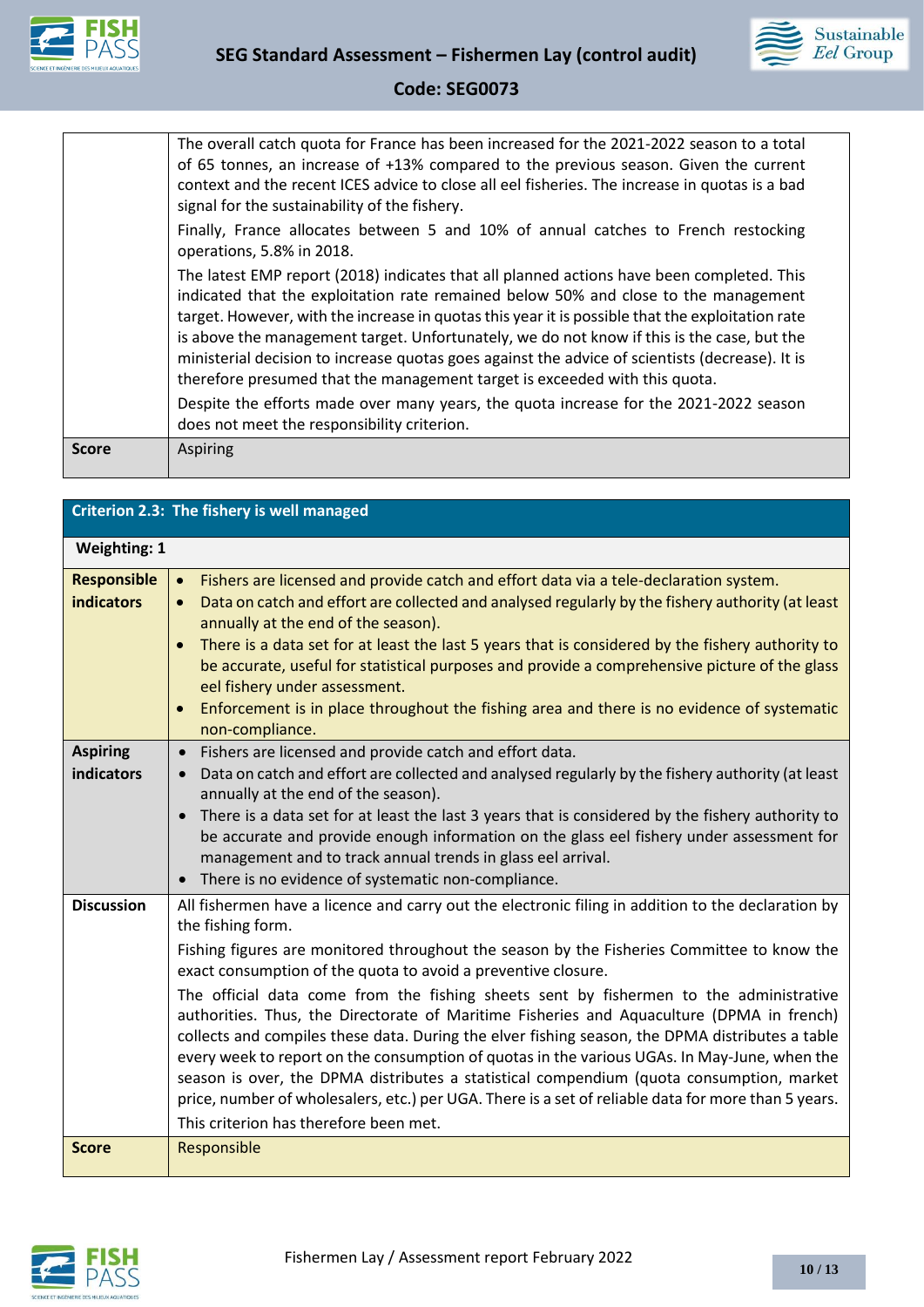



|                                         | <b>Criterion 2.4: Mortality during fishing is minimised</b>                                                                                                                                                                                                                                                                                                                                                                                                                                                                                                                                                                                                                                                                                                                                                                                                                                                                                                                                  |
|-----------------------------------------|----------------------------------------------------------------------------------------------------------------------------------------------------------------------------------------------------------------------------------------------------------------------------------------------------------------------------------------------------------------------------------------------------------------------------------------------------------------------------------------------------------------------------------------------------------------------------------------------------------------------------------------------------------------------------------------------------------------------------------------------------------------------------------------------------------------------------------------------------------------------------------------------------------------------------------------------------------------------------------------------|
| <b>Weighting: 2</b>                     |                                                                                                                                                                                                                                                                                                                                                                                                                                                                                                                                                                                                                                                                                                                                                                                                                                                                                                                                                                                              |
| <b>Responsible</b><br><b>indicators</b> | Fishing is by hand-held nets and has effective nearby holding facilities OR<br>$\bullet$<br>Fishing from vessels meets the following criteria:<br>i) fishing is at slow speed (no more than 1 knot relative to water);<br>ii) haul duration is on average no longer than 20 minutes, with the maximum duration not more<br>than 30 minutes;<br>iii) mesh size of cod end no greater than 1mm;<br>iv) rest of the net designed such that glass eels do not become trapped or abraded;<br>v) vivier tank on board and in use;<br>vi) fishermen maintain accurate daily records of mortality. OR<br>• Fishermen can demonstrate that the mortality rate of the catch over the duration of holding<br>in the storage facility is less than 4% for each batch captured. OR<br>Fishing methods (in France) meet the criteria in Category 1 of the France Good Practice<br>$\bullet$<br>Guide. OR<br>The Carmin Indigo or similar test indicates that mortality averages less than 4%.<br>$\bullet$ |
| <b>Aspiring</b>                         | Fishing from vessels meets the following criteria:<br>$\bullet$                                                                                                                                                                                                                                                                                                                                                                                                                                                                                                                                                                                                                                                                                                                                                                                                                                                                                                                              |
| indicators                              | i) fishing is at slow speed (no more than 1.5 knots relative to water);<br>ii) maximum haul duration no longer than 30 minutes;<br>iii) mesh size of cod end no greater than 1mm;                                                                                                                                                                                                                                                                                                                                                                                                                                                                                                                                                                                                                                                                                                                                                                                                            |
|                                         | iv) rest of the net designed such that glass eels do not become trapped or abraded;<br>v) vivier tank on board and in use;                                                                                                                                                                                                                                                                                                                                                                                                                                                                                                                                                                                                                                                                                                                                                                                                                                                                   |
|                                         | vi) fishermen maintain accurate daily records of mortality. OR<br>Fishermen can demonstrate that the mortality rate of the catch over the duration of holding<br>in the storage facility is between 4% and 8% for each batch captured. OR<br>Fishing methods (in France) meet the criteria in Category 2 of the France Good Practice<br>$\bullet$<br>Guide. OR<br>The Carmin Indigo or similar test indicates that mortality averages between 4% and 8%.<br>$\bullet$                                                                                                                                                                                                                                                                                                                                                                                                                                                                                                                        |
| <b>Discussion</b>                       | The practices observed on the Lay are similar among fishermen. The gear used is standardised,<br>i.e. a frame of 1.2 m by 1.2 m. However, the length of the net bag can vary, but it is generally<br>around 3 m long. There are 3 degressive meshes to end with the smallest at the bottom of the<br>sieve.<br>Fishing is done facing the current and in the direction of the current, day and night. The speeds<br>observed on board ranged from 2.4 to 2.9 knots depending on the hauls. These speeds are higher<br>than what is required by the standard, but lower than what is recommended in the CNPMEM<br>Guide to Good Practice in France.                                                                                                                                                                                                                                                                                                                                           |
|                                         | The duration of the hauls varies according to the fishermen and the "dirtiness of the water". The<br>dirtier the water, the shorter the hauls. The duration of the hauls on board was between 9 and<br>15 minutes.<br>The mesh size of the terminal part of the gears for the 3 fishermen concerned by the audit was<br>1.3 mm. This does not correspond to the standard. One of the fishermen is on the initial list and<br>has therefore been fishing with non-compliant bags for 2 years.<br>No glass eels were observed trapped in any part other than the bottom of the sieve.<br>The catches are all passed through one or more sieves depending on the fishermen, in order to<br>separate the glass eels from the by-catches. All by-catches are returned to the water.<br>All the fishermen audited use a livewell on board with water recirculation or bubbling.                                                                                                                    |

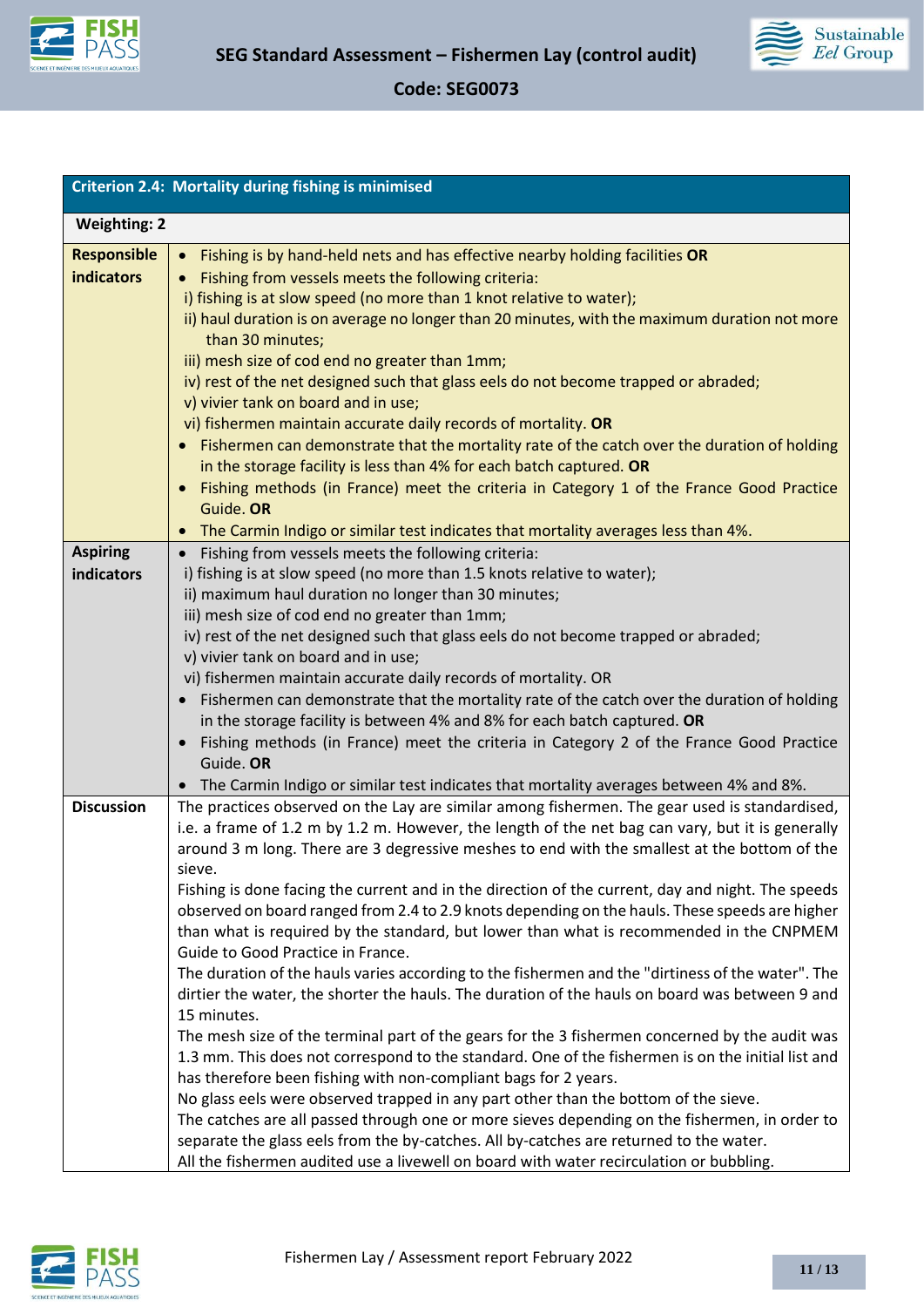



|              | At the end of the tide, the fishermen take the glass eels home to store them for several days in<br>livewells.                                                                               |
|--------------|----------------------------------------------------------------------------------------------------------------------------------------------------------------------------------------------|
|              | Fishermen do not keep a logbook on board or in the livewell to estimate fishing mortality.<br>Thus, most of the criteria are met. However, the mesh size used does not correspond to what is |
|              | required in the standard.<br>As a result, this criterion is not met.                                                                                                                         |
| <b>Score</b> | Not met                                                                                                                                                                                      |

## **Criterion 2.5: The fishery has negligible impacts on by-catch species**

| <b>Weighting: 1</b>                     |                                                                                                                                                                                                  |
|-----------------------------------------|--------------------------------------------------------------------------------------------------------------------------------------------------------------------------------------------------|
| <b>Responsible</b><br><b>indicators</b> | • The fishery has a negligible impact on by-catch.<br>• By-catch is returned to the water alive as gently and rapidly as possible.                                                               |
| <b>Aspiring</b><br><b>indicators</b>    | • The fishery has low-level impacts on by-catch.<br>• By-catch is returned to the water alive as gently and rapidly as possible.                                                                 |
| <b>Discussion</b>                       | During the boarding, only Thinlip grey mullet were caught as by-catch.<br>These were quickly released and the impact on these fish was therefore negligible.<br>This criterion is therefore met. |
| <b>Score</b>                            | Responsible                                                                                                                                                                                      |

# **Criterion 2.6: The fishery has negligible impacts on rare or other protected species**

| <b>Weighting: 1</b>                     |                                                                                                                                                                                                                                                          |
|-----------------------------------------|----------------------------------------------------------------------------------------------------------------------------------------------------------------------------------------------------------------------------------------------------------|
| <b>Responsible</b><br><b>indicators</b> | The fishery has no direct interactions resulting in mortality or injuries with other species that<br>are considered vulnerable, threatened, endangered or are protected under national or<br>international law.                                          |
| <b>Aspiring</b><br>indicators           | Interactions, resulting in mortality or injury, with other species that are considered vulnerable,<br>threatened, endangered, or are protected under national or international law, are rare and have<br>no overall measurable impact on the population. |
| <b>Discussion</b>                       | Among the species captured, no vulnerable or protected species were contacted.<br>The criterion has therefore been met.                                                                                                                                  |
| <b>Score</b>                            | Responsible                                                                                                                                                                                                                                              |

## **Criterion 2.7: The fishery has negligible impacts on habitats**

| Weighting: 1                            |                                                                                                                                                                                                  |  |
|-----------------------------------------|--------------------------------------------------------------------------------------------------------------------------------------------------------------------------------------------------|--|
| <b>Responsible</b><br><b>indicators</b> | The fishing gear does not cause any damage to the benthos.                                                                                                                                       |  |
| <b>Aspiring</b><br><b>indicators</b>    | Damage to the benthos by gear is limited or minimal.                                                                                                                                             |  |
| <b>Discussion</b>                       | The practices observed are mainly carried out in open water and therefore far from the bottom.<br>However, when the tide is in the daytime, the screen can be placed at depth. In this case, the |  |